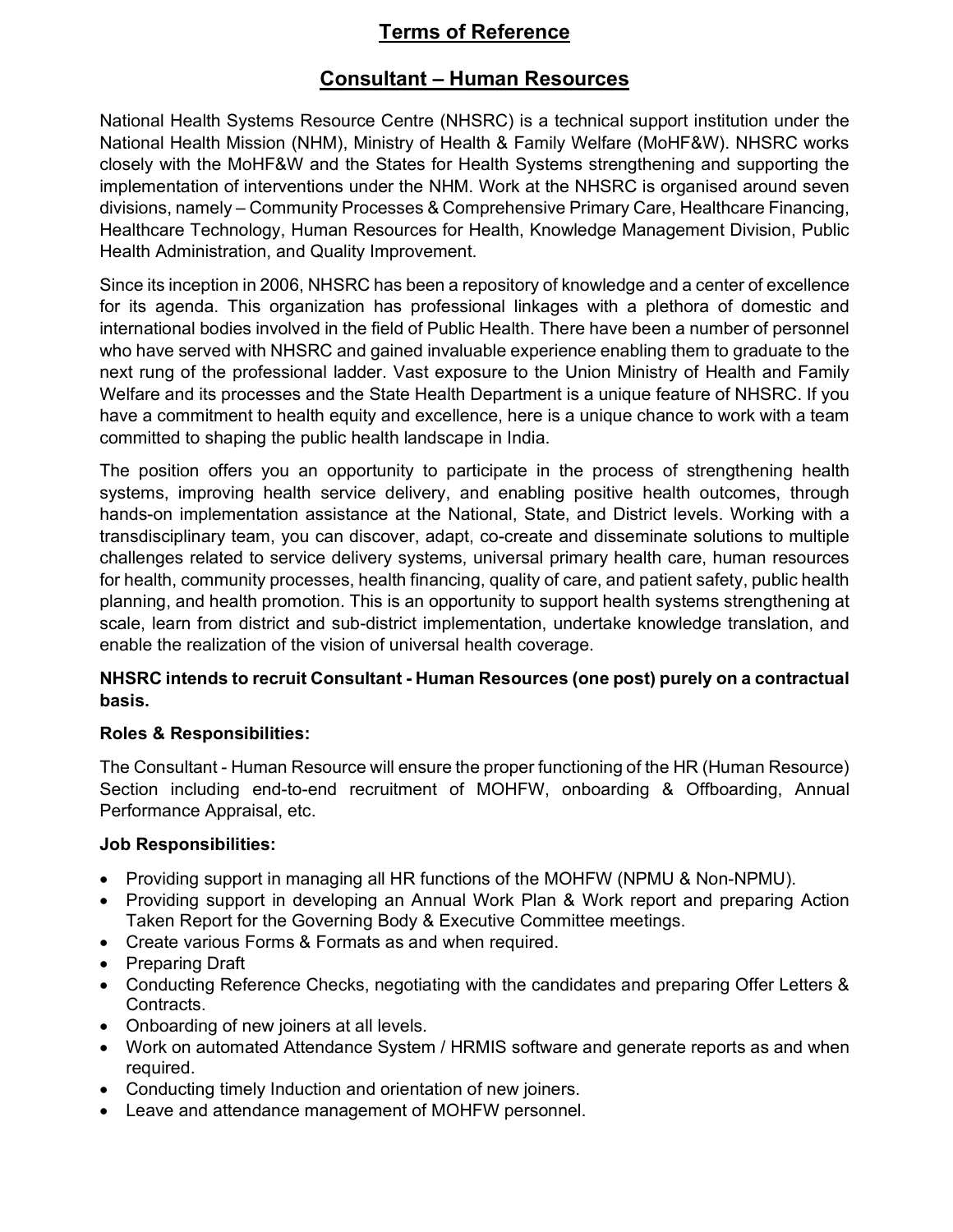- Facilitating the Annual and Mid-Year Performance Appraisal exercise and sharing the feedback with the MOHFW personnel.
- Facilitating campus recruitment exercises for various technical divisions of the MOHFW.
- Handling HRMIS and generating reports as and when required. Gathering and analyzing data, like time to hire and staff turnover rates, etc.
- Maintaining personnel files and records in electronic and paper form.
- Processing of advertisement bills, honorarium vouchers, and other bills related to the HR Section.
- Handle and prioritize all outgoing or incoming correspondence (e-mail, letters, packages etc.), sort in the respective folders
- Ensuring statutory compliance of the organization.
- Any other task as assigned by the Senior Consultant HR & Principal Administrative Officer.

#### Qualifications & Experience:

#### (A) Essential Qualifications

• Regular MBA / PGDBM in HR from a recognized university/ institution with a minimum of 05 years of post-qualification work experience in overall HR functions.

#### (B) Desirable Qualifications

- In addition to the above, a Diploma/ Certification in Computer Application to cover MS Excel, Word, PowerPoint, database management, Access Diploma/ Certification in Business Management would be desirable.
- Working experience in Government / Social Sector is desirable
- Knowledge and experience of governmental recruitment, documentation, filing & correspondence process in Human Resource Management will be preferred.
- Excellent verbal & written communication skills.
- Ability to complete multiple tasks under pressure and should be a team player.
- Formal educational qualifications & Experience could be relaxed for suitable candidates

Age Limit: 45 years & below (As of the last date of application)

#### Work Location: New Delhi

Remuneration Range: Between Rs.60,000/- to Rs. 1,20,000/-

#### \*Fee offered within the band will be commensurate with qualification and experience

Other Benefits: In addition to the remuneration mentioned above, Consultants of NHSRC are entitled to Free Accidental insurance, Subsidized Medical insurance, Mobile bills reimbursement, Laptop reimbursement (As per NHSRC Policy), 30 days Consolidated leave, fully paid Maternity leave (For Female Consultants) as per Government of India policy, performance linked increments, TA/ DA and per diem for on-duty visits.

Duration of Contract: Initial Contract till 31st March 2024 (with further extension subject to satisfactory performance)

Candidates selected in this interview could be considered for other vacant positions at NHSRC requiring similar skill sets and at appropriate level.

How to apply: Candidates are requested to fill the online application correctly which is available on the NHSRC website (http://nhsrcindia.org). Applications will be accepted in the prescribed online application format only. Last date for receiving applications is 28<sup>th</sup> April 2022.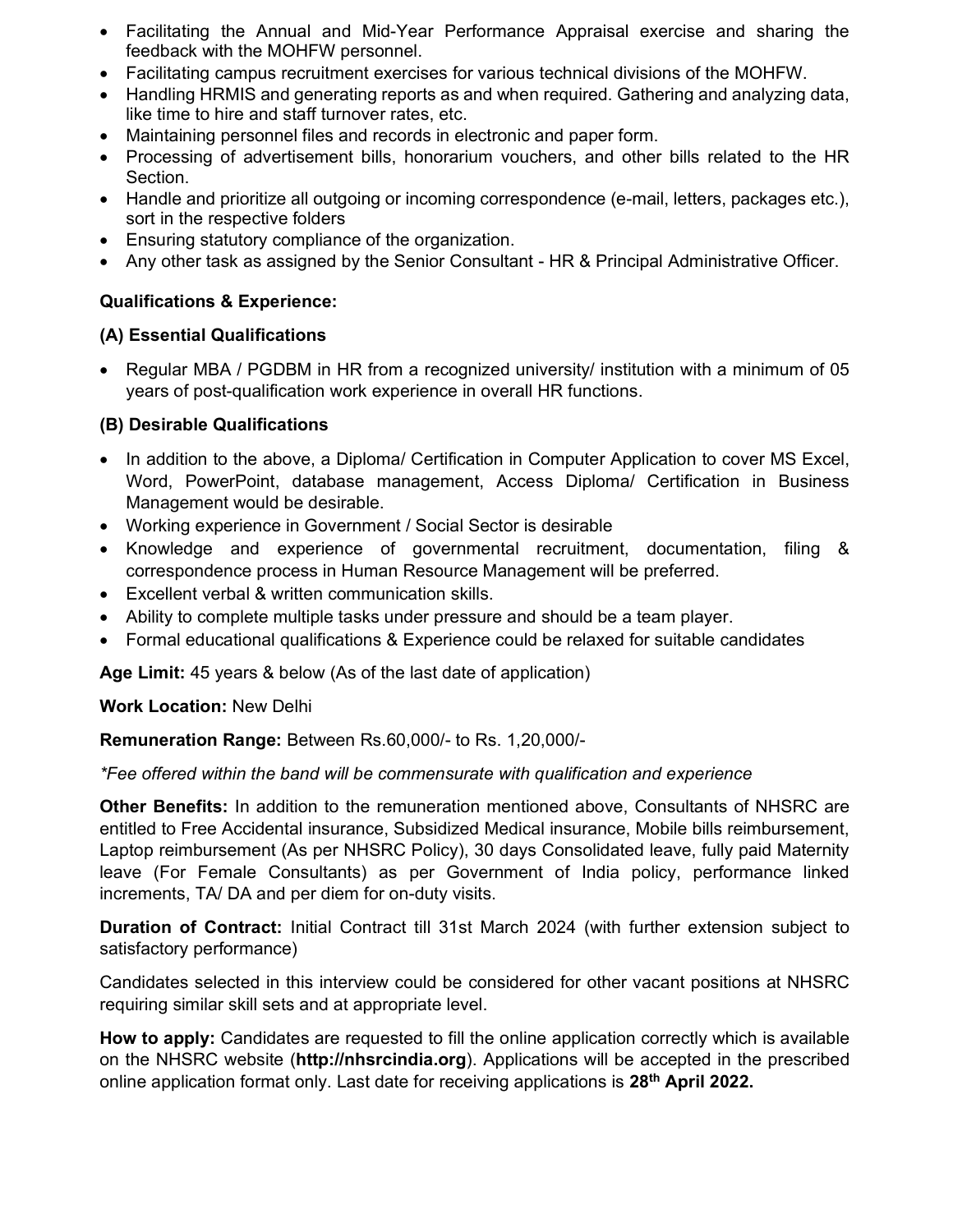## संदर्भ शर्तें

## कनसल्टेंट – मानव संसाधन

राष्ट्रीय स्वास्थ्य प्रणाली संसाधन केंद्र (एनएचएसआरसी) स्वास्थ्य एवं परिवार कल्याण मंत्रालय के राष्ट्रीय स्वास्थ्य मिशन (एनएचएम) के अंतर्गत तकनीकी समर्थन संस्था है। एनएचएसआरसी स्वास्थ्य प्रणाली को मजबूत करने और एनएचएम के अंतर्गत कार्यक्रमों के कार्यान्वयन में समर्थन करने के लिए स्वास्थ्य एवं परिवार कल्याण मंत्रालय और राज्यों के साथ करीबी तौर पर कार्य करता है। एनएचएसआरसी में कार्य सात प्रभागों – सामुदायिक प्रक्रियाएं और व्यापक प्राथमिक देखभाल, स्वास्थ्य देखभाल वित्तपोषण, स्वास्थ्य देखभाल प्राद्यौगिकी, स्वास्थ्य के लिए मानव संसाधन, ज्ञान प्रबंधन प्रभाग, सार्वजनिक स्वास्थ्य प्रशासन और गुणवत्ता सुधार के इर्दगिर्द व्यवस्थित है।

वर्ष 2006 में आरंभ से ही एनएचएसआरसी अपने एजेंडे के लिए ज्ञान का भंडार और उत्कृष्टता का केंद्र रहा है। इस संगठन के सार्वजनिक स्वास्थ्य के क्षेत्र में संलग्न अनेक घरेलू और अंतरराष्ट्रीय निकायों के साथ व्यावसायिक संबंध हैं। ऐसे अनेक व्यक्ति हैं जिन्होंने एनएचएसआरसी के साथ कार्य किया और अमूल्य अनुभव प्राप्त किया जिससे पेशेवर मंजिल की अगली सीढ़ी पर छलांग लगाने में सक्षम हुए। स्वास्थ्य एवं परिवार कल्याण मंत्रालय और राज्य स्वास्थ्य विभाग के साथ कार्य करने के व्यापक अवसरों के साथ एनएचएसआरसी की प्रक्रियाएं इसकी अनूठी विशेषताएं हैं। यदि आप स्वास्थ्य निष्पक्षता और उत्कृष्टता के लिए प्रतिबद्ध हैं तो यह भारत में सार्वजनिक स्वास्थ्य परिदृश्य को दिशा देने के लिए प्रतिबद्ध टीम के साथ कार्य करने का अनूठा अवसर है।

यह पद आपको स्वास्थ्य प्रणाली को मजबूत करने, स्वास्थ्य सेवा वितरण में सुधार और राष्ट्रीय, राज्य एवं जिला स्तरों पर कार्यान्वयन सहायता के बारे में अनुभव के माध्यम से सकारात्मक स्वास्थ्य परिणाम प्राप्त करने की प्रक्रिया में भागीदारी का अवसर उपलब्ध कराता है। विभिन्न क्षेत्रों में काम करने वाले दल के साथ कार्य करके आप सेवा वितरण प्रणाली, सार्वभौमिक प्राथमिक स्वास्थ्य देखभाल, स्वास्थ्य के लिए मानव संसाधन, सामुदायिक प्रक्रियाओं, स्वास्थ्य वित्तपोषण, देखभाल की गुणवत्ता एवं रोगी सुरक्षा, सार्वजनिक स्वास्थ्य नियोजन और स्वास्थ्य संवर्द्धन संबंधी अनेक चुनौतियों के समाधान खोजने, अपनाने, सह-सृजन के साथ उनका प्रचार-प्रसार कर सकते हैं। यह व्यापक स्तर पर स्वास्थ्य प्रणाली को मजबूत करने में समर्थन देने, जिला और उप-जिला कार्यान्वयन से सीखने, ज्ञान का अनुवाद करने या दूसरों तक पहुंचाने और सार्वभौमिक स्वास्थ्य कवरेज के दृष्टिकोण को साकार करने में सक्षम बनाने का अवसर भी है।

एनएचएसआरसी विशुद्ध रूप से अनुबंध आधार पर कनसल्टेंट – मानव संसाधन (एक पद) पर भर्ती का इच्छुक है।

## भूमिकाएं और जिम्मेदारियां :

कनसल्टेंट – मानव संसाधन स्वास्थ्य एवं परिवार कल्याण मंत्रालय की एंड टू एंड भर्ती, ऑनबोर्डिंग और ऑबोर्डिंग, वार्षिक प्रदर्शन मूल्यांकन इत्यादि सहित एच आर (मानव संसाधन) सेक्शन का समुचित कामकाज सुनिश्चित करेगा।

## कार्य संबंधी उत्तरदायित्व:

– स्वास्थ्य एवं परिवार कल्याण मंत्रालय (एनपीएमयू और नॉन–एनपीएमयू)) के सभी एचआर कार्यों के प्रबंधन में समर्थन उपलब्ध कराना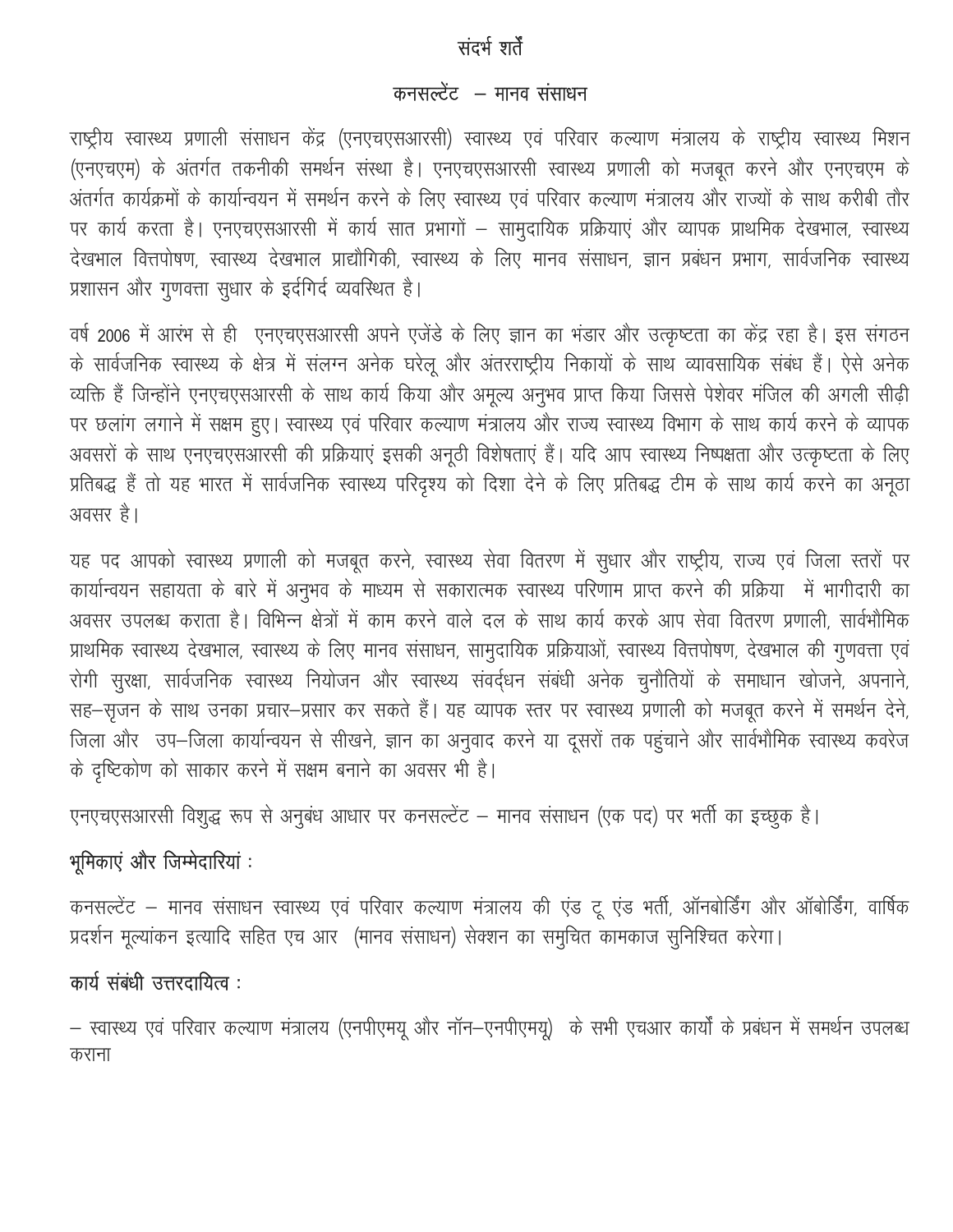– वार्षिक कार्य योजना और कार्य रिपोर्ट विकसित करने में समर्थन उपलब्ध कराना और शासकीय निकाय और कार्यपालक समिति की बैठकों के लिए एक्शन टेकन रिपोर्ट तैयार करना

– आवश्यकतानुसार विविध फार्म और प्रारूप तैयार करना

– मसौदा तैयार करना

- संदर्भ जांच करना, उम्मीदवारों से बातचीत और समझौता करना और ऑफर लेटर और अनुबंध तैयार करना
- सभी स्तरों पर नए जॉइनर्स की ज्ञानप्राप्ति (ऑनबोर्डिंग)
- आवश्यकतानुसार स्वचालित उपस्थिति प्रणाली/एचआरएमआईएस साफ्टवेयर पर कार्य करना और रिपोर्ट तैयार करना
- नए जॉइनर्स का समय पर प्रवेश और अभिमुखीकरण करना
- स्वास्थ्य एवं परिवार कल्याण मंत्रालय के कर्मियों के अवकाश और उपस्थिति का प्रबंधन

– वार्षिक और वर्ष के मध्य में प्रदर्शन मूल्यांकन अभ्यास सुगम बनाना और स्वास्थ्य एवं परिवार कल्याण मंत्रालय के कर्मियों के साथ फीडबैक साझा करना

— स्वास्थ्य एवं परिवार कल्याण मंत्रालय) के विविध तकनीकी प्रभागों के लिए वार्षिक परिसर भर्ती अभ्यास सुगम बनाना

– एचआरएमआईएस संभालना और आवश्यकतानुसार रिपोर्ट सृजित करना। हायर करने का समय और स्टाफ सकल कारोबार दर जैसे आंकड़े एकत्र करना और विश्लेषण करना

— इलेक्ट्रोनिक और कागजी रूप में व्यक्तिगत फाइल और रिकार्ड अनुरक्षण

– विज्ञापन बिलों, मानद राशि के वाउचर और एचआर सेक्शन संबंधी अन्य बिलों को प्रोसेस करना

– सभी जाने या आने वाले पत्राचार (ईमेल, पत्र, पैकेज्स इत्यादि) ,

को संभालना और प्राथमिकता के अनुसार प्रबंधन करना – आवश्यकता होने पर स्टाफ कल्याण कार्यक्रम आयोजित करना और संबंधित फोल्डर्स में रखना

– संगठन का वैधानिक अनुपालन सुनिश्चित करना

– कोई अन्य कार्य जो सीनियर कनसल्टेंट– एचआर और प्रधान प्रशासनिक अधिकारी सौंप सकता है

# शैक्षिक योग्यता और अनुभव

### आवश्यक योग्यता

— मान्यता प्राप्त विश्वविद्यालय ⁄ संस्थान से एचआर में नियमित एमबीए ⁄ पीजीडीबीएम के साथ शैक्षिक योग्यता के उपरांत समग्र एचआर कार्यों में न्यूनतम 05 वर्ष का अनुभव